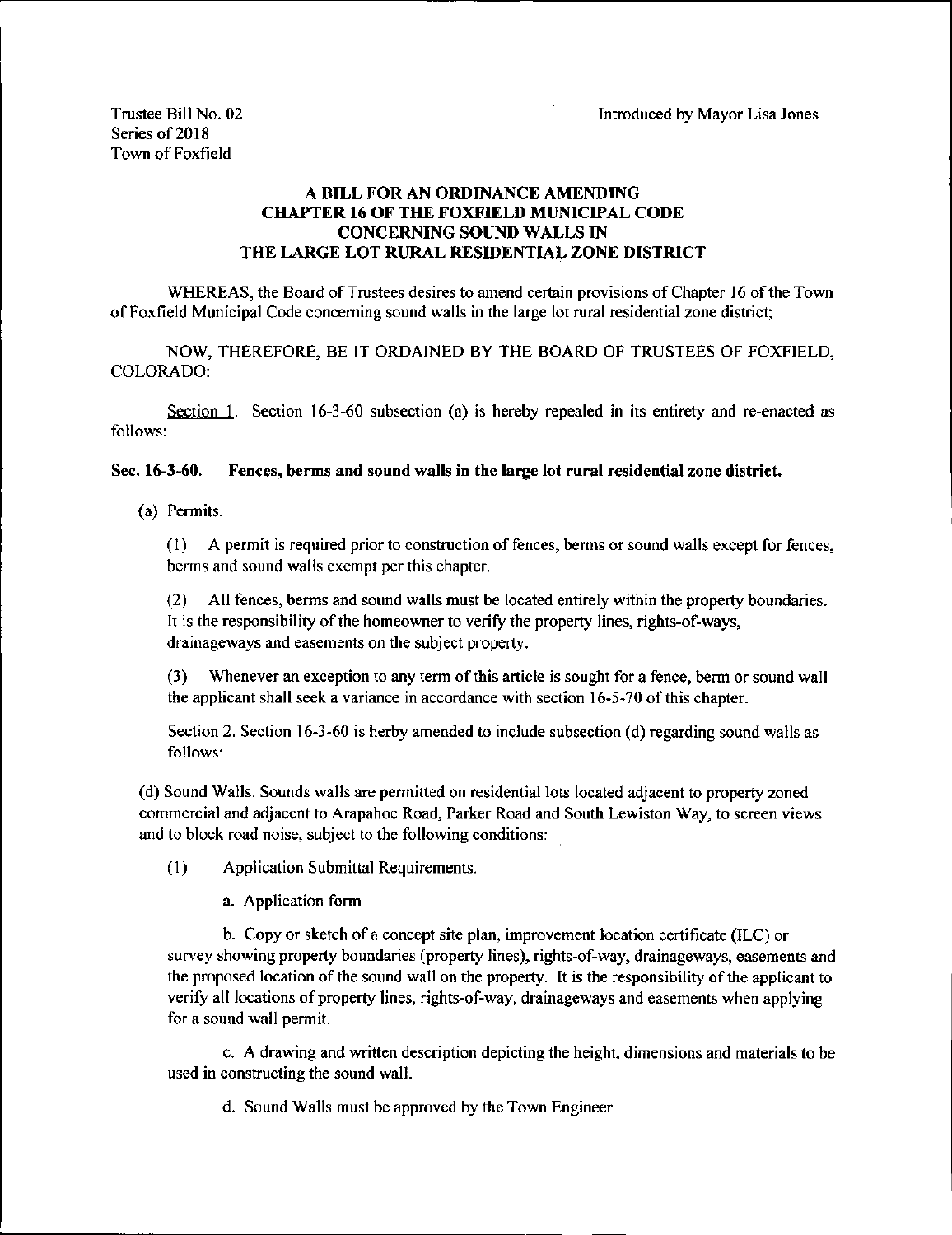e. Construction must commence within one hundred eighty ( 180) days ofthe permit issuance and must not cease for periods of one hundred eight (180) continuous days or the permit will be voided.

2) Height.

a. A sound wall shall have <sup>a</sup> minimum height of eight( 8) feet and shall not exceed <sup>a</sup> maximum height of twenty (20) feet.

b. Height shall be measured as the vertical distance from existing grade ofthe road which the noise is coming from, or the grade of an approved overlot grading plan to the top of the sound wall. Where sound walls and berms are constructed one upon the other, the height of such sound walls and berms shall be measured as the sum of the individual units.

3) Standards for Residential Sound Walls.

a. Sound walls for sight or sound mitigation maybe located adjacent to, or along the perimeter, of property lines along Arapahoe Road, Parker Road and South Lewiston Way, or a commercial development provided that the structure is located entirely within property lines.

b. Sound walls may be constructed of wood, brick, stone, earth berms, concrete, or masonry material and should be constructed such that there are no gaps or holes in a manner consistent with CDOT sound wall construction standards.

c. Berms constructed for sound mitigation shall also comply with the following standards for berms:

i. Berms shall undulate or otherwise be designed with naturalistic contouring. Berms shall connect into existing grades at their perimeter to ensure that berms appear natural.

ii. Berms shall be landscaped, at a minimum, with native grasses and/or native landscaping. Such landscaping must be installed within ninety( 90) days of completion of the final grading.

iii. Berms must be mowed or maintained according to Town regulations.

iv. Berms must be located entirely within property lines.

V. Berms shall not be designed to collect, redirect or release surface water upon adjacent property in a manner inconsistent with the historic or preconstruction conditions or applicable law without the written consent of the adjacent landowner.

vi. Berms shall he prohibited within the sight triangle or any intersection.

vii. During construction of the berm and until all landscaping is completed, appropriate erosion control is required.

4) Nonconforming Sound Walls. Any sound wall legally in existence at the time of the creation of this Section that does not fully comply with the requirements of this Section shall be considered legally nonconforming and may remain in place until such time as the sound wall is enlarged, expanded or modified or requires repair of more than fifty percent (50%) of the linear feet of the nonconforming sound wall. All nonconforming sound walls are subject to the requirements for nonconforming structures.